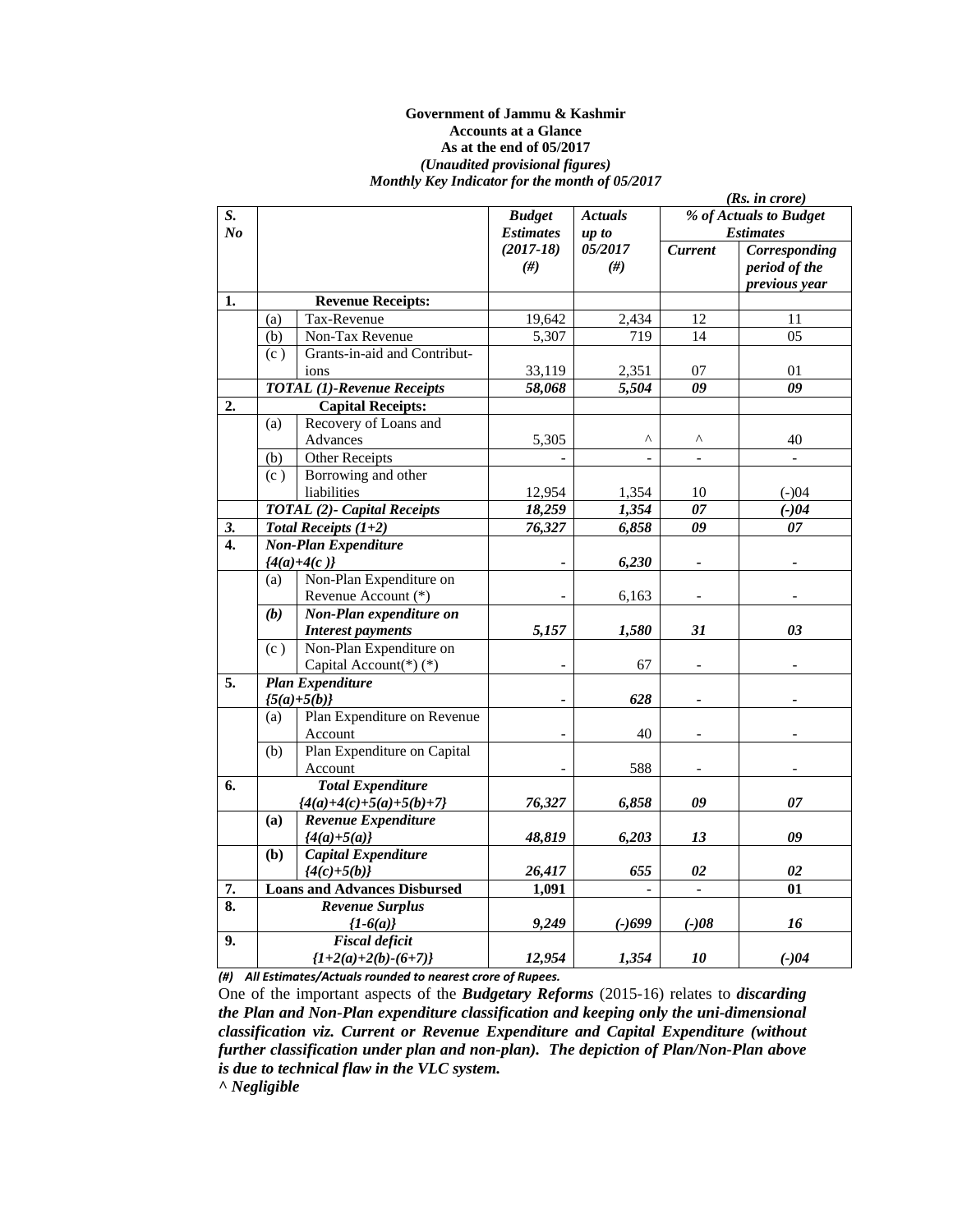# (Format of Progressive Figures)

#### T A X R E V E N U E

(Rs. in crore)

| <b>Month</b> | 2017-18        |                | 2016-17        |             |
|--------------|----------------|----------------|----------------|-------------|
|              | Monthly $(\#)$ | Progressive(#) | <b>Monthly</b> | Progressive |
| April        | 1,157          | 1,157          | 1,109          | 1,109       |
| May          | 1,277          | 2,434          | 1,036          | 2,145       |
| June         |                |                | 1,009          | 3,154       |
| July         |                |                | 1,465          | 4,619       |
| August       |                |                | 383            | 5,002       |
| September    |                |                | 1,612          | 6,614       |
| October      |                |                | 1,676          | 8,290       |
| November     |                |                | 1,141          | 9,431       |
| December     |                |                | 914            | 10,345      |
| January      |                |                | 2,390          | 12,735      |
| February     |                |                | 1,059          | 13,794      |
| March        |                |                | 1,259          | 15,053      |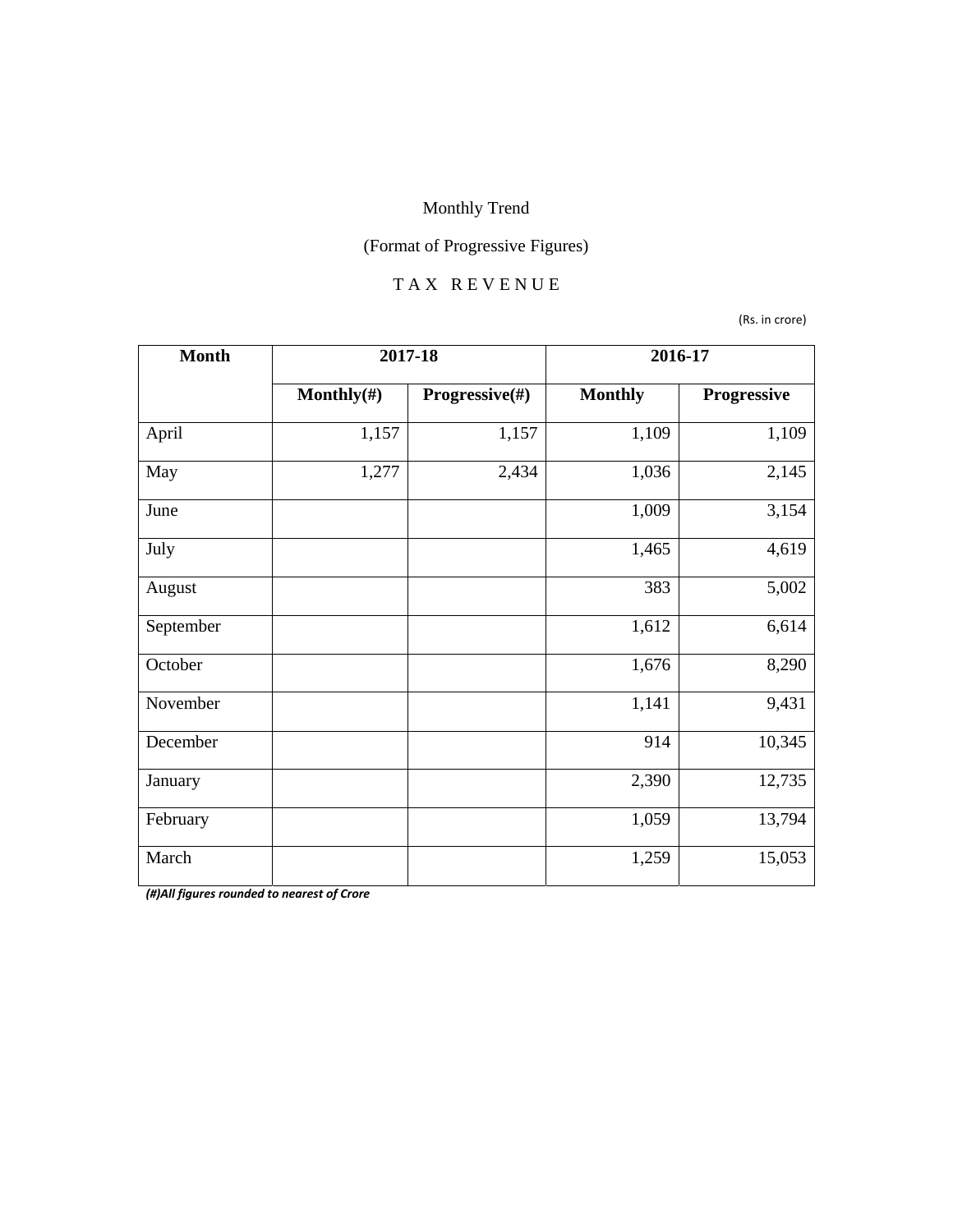# (Format of Progressive Figures)

#### N O N-T A X R E V E N U E

(Rs. in crore)

| <b>Month</b> | 2017-18        |                | 2016-17        |             |
|--------------|----------------|----------------|----------------|-------------|
|              | Monthly $(\#)$ | Progressive(#) | <b>Monthly</b> | Progressive |
| April        | 352            | 352            | 95             | 95          |
| May          | 367            | 719            | 120            | 215         |
| June         |                |                | 115            | 330         |
| July         |                |                | 182            | 512         |
| August       |                |                | 100            | 612         |
| September    |                |                | 118            | 730         |
| October      |                |                | 139            | 869         |
| November     |                |                | 708            | 1,577       |
| December     |                |                | 216            | 1,793       |
| January      |                |                | 194            | 1,987       |
| February     |                |                | 200            | 2,187       |
| March        |                |                | 1,710          | 3,897       |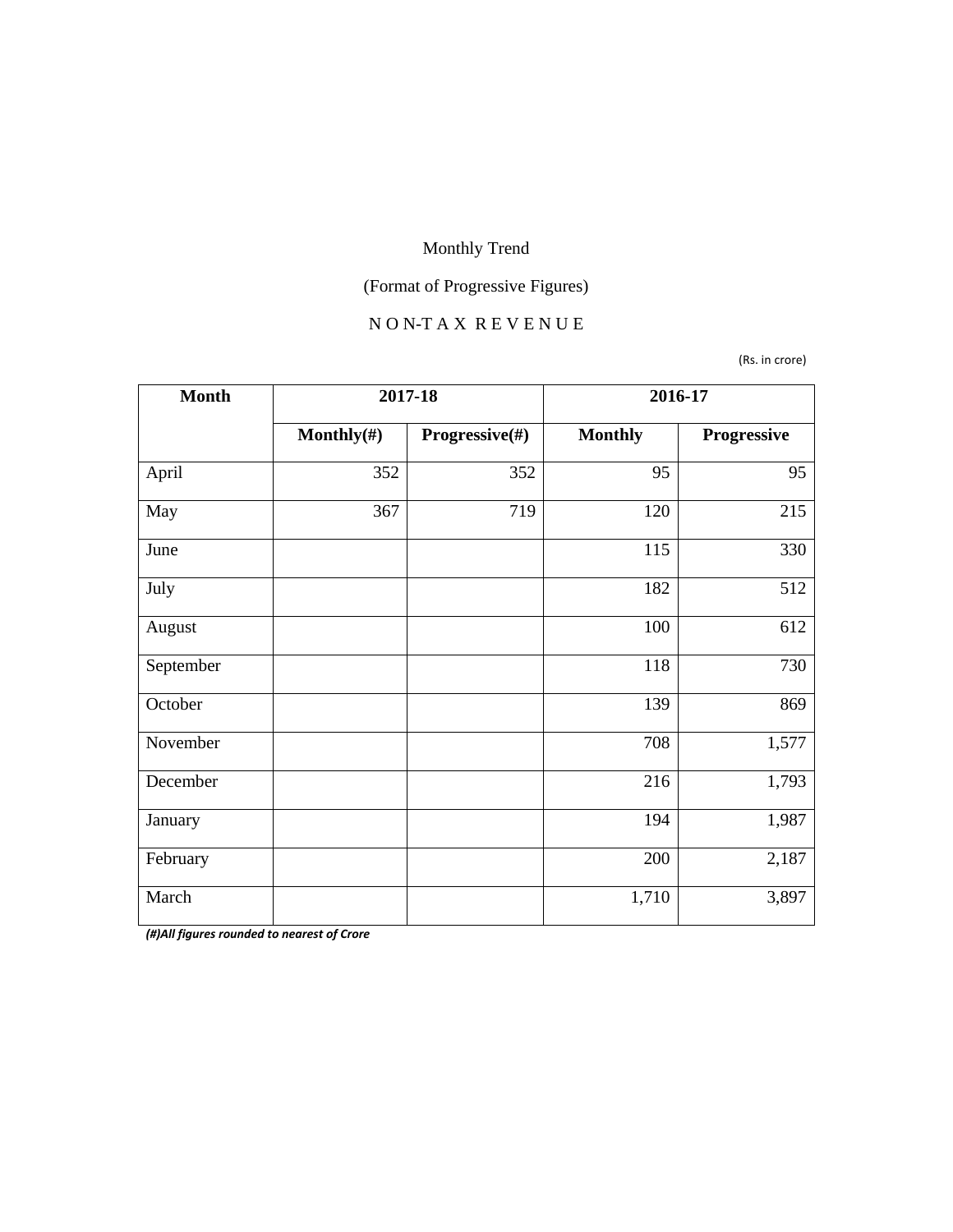# (Format of Progressive Figures)

# Revenue Receipts of

#### GRANTS-IN-AID AND CONTRIBUTIONS

(Rs. in crore)

| <b>Month</b> | 2017-18        |                | 2016-17                  |             |
|--------------|----------------|----------------|--------------------------|-------------|
|              | Monthly $(\#)$ | Progressive(#) | <b>Monthly</b>           | Progressive |
| April        | 200            | 200            | $\overline{\phantom{a}}$ |             |
| May          | 2,151          | 2,351          | 2,348                    | 2,348       |
| June         |                |                | 1,985                    | 4,333       |
| July         |                |                | 1,258                    | 5,591       |
| August       |                |                |                          | 5,591       |
| September    |                |                | 3,272                    | 8,863       |
| October      |                |                | 1,422                    | 10,285      |
| November     |                |                | 983                      | 11,268      |
| December     |                |                | 2,389                    | 13,657      |
| January      |                |                | 1,575                    | 15,232      |
| February     |                |                | 1,908                    | 17,140      |
| March        |                |                | 1,509                    | 18,649      |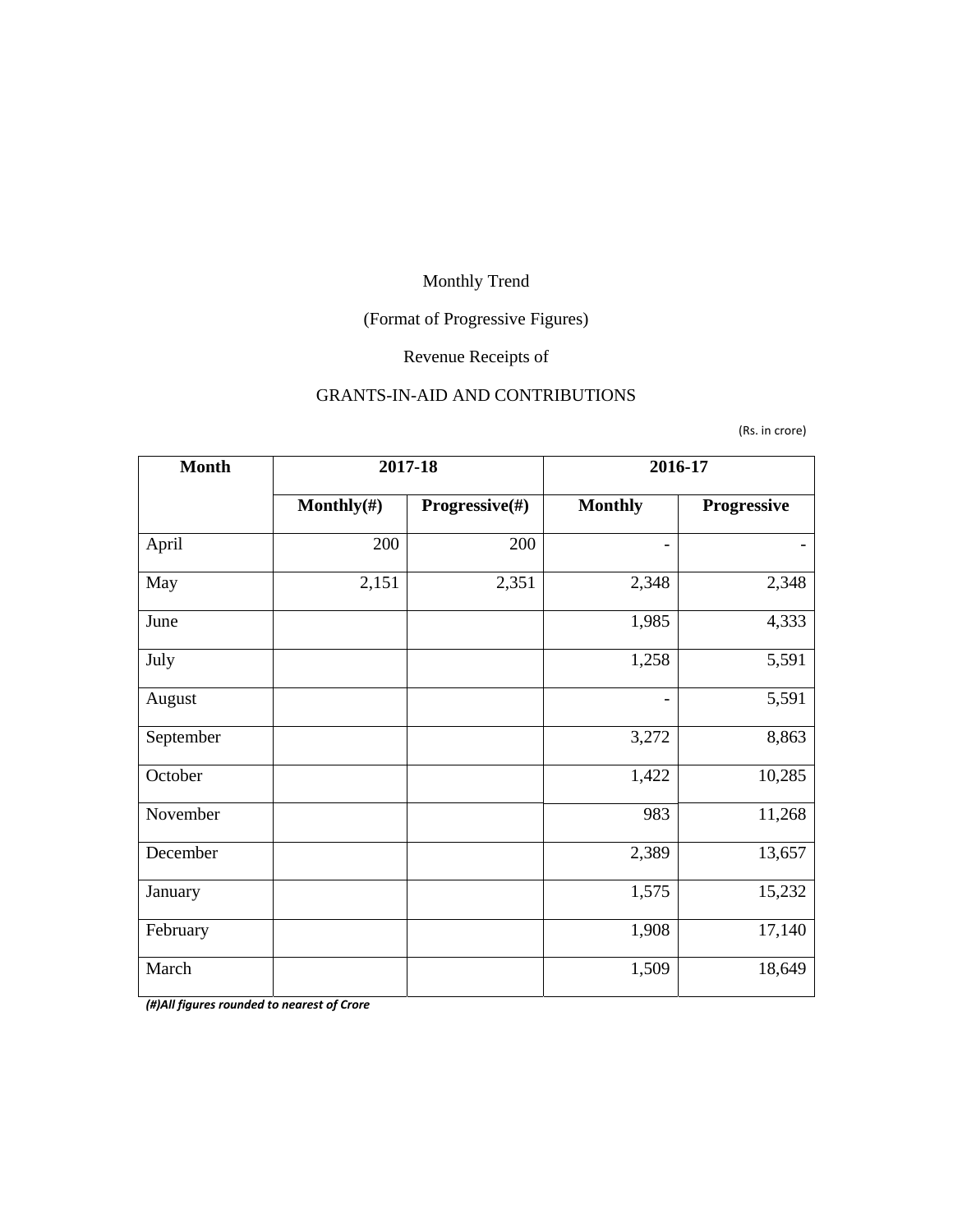# (Format of Progressive Figures)

#### RECOVERY OF LOANS AND ADVANCES

(Rs. in crore)

| <b>Month</b> | 2017-18               |                       |                              | 2016-17     |
|--------------|-----------------------|-----------------------|------------------------------|-------------|
|              | Monthly $(\#)$        | Progressive(#)        | <b>Monthly</b>               | Progressive |
| April        | $\boldsymbol{\wedge}$ | $\boldsymbol{\wedge}$ | 02                           | 02          |
| May          | $\boldsymbol{\wedge}$ | $\boldsymbol{\wedge}$ | $\overline{\phantom{a}}$     | 02          |
| June         |                       |                       | 01                           | 03          |
| July         |                       |                       | 13                           | 16          |
| August       |                       |                       | $\overline{\phantom{a}}$     | 16          |
| September    |                       |                       | $\qquad \qquad \blacksquare$ | 16          |
| October      |                       |                       | $\overline{\phantom{a}}$     | 16          |
| November     |                       |                       | $\overline{\phantom{a}}$     | 16          |
| December     |                       |                       | $\overline{\phantom{0}}$     | 16          |
| January      |                       |                       | 01                           | 17          |
| February     |                       |                       | $\overline{\phantom{a}}$     | 17          |
| March        |                       |                       | $\overline{2}$               | 19          |

*(#)All figures rounded to nearest of Crore*

*^ Negligible (Rs. 0.26 crore)*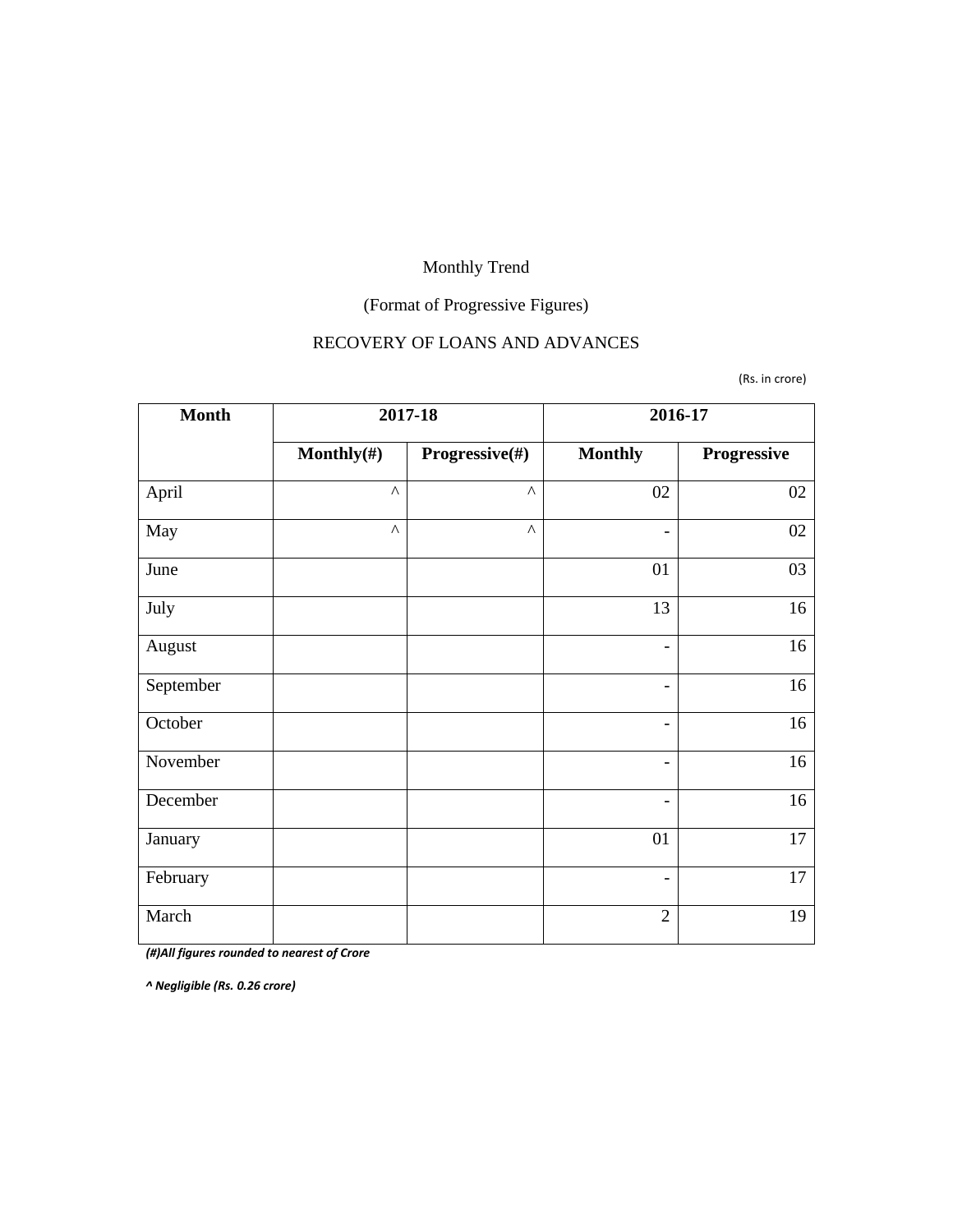# (Format of Progressive Figures)

#### BORROWINGS AND OTHER LIABILITIES

(Rs. in crore)

| <b>Month</b> |            | 2017-18        | 2016-17        |             |
|--------------|------------|----------------|----------------|-------------|
|              | Monthly(#) | Progressive(#) | <b>Monthly</b> | Progressive |
| April        | 443        | 443            | 376            | 376         |
| May          | 911        | 1,354          | $(-)911$       | $(-)535$    |
| June         |            |                | $(-)518$       | $(-)1,053$  |
| July         |            |                | 389            | $(-)664$    |
| August       |            |                | 1,987          | 1,323       |
| September    |            |                | $(-)1,524$     | $(-)201$    |
| October      |            |                | 913            | 712         |
| November     |            |                | 712            | 1,424       |
| December     |            |                | $(-)249$       | 1,175       |
| January      |            |                | $(-)1,048$     | 127         |
| February     |            |                | 840            | 967         |
| March        |            |                | 6,697          | 7,664       |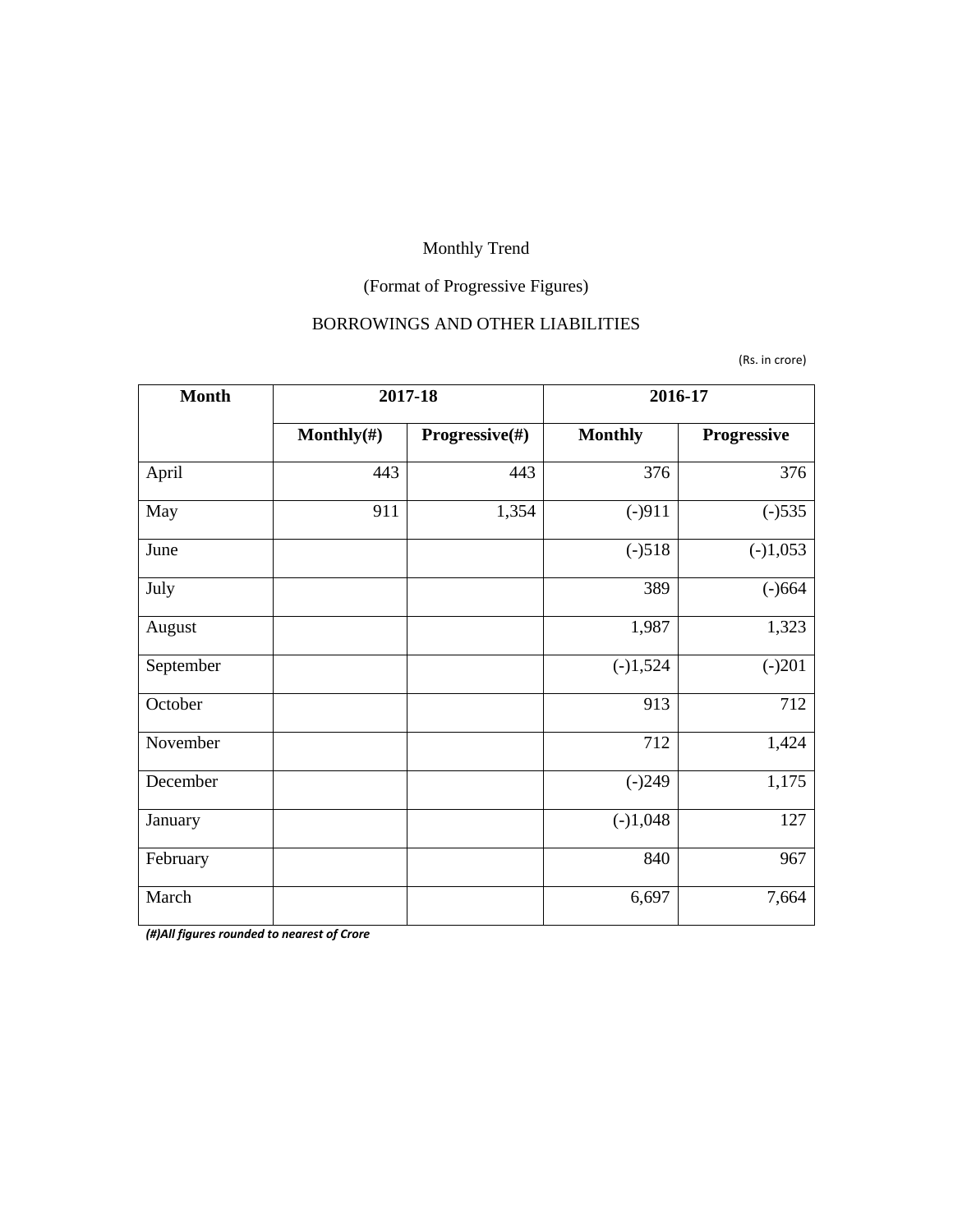# (Format of Progressive Figures)

#### NON-PLAN EXPENDITURE ON REVENUE ACCOUNT

(Rs. in crore)

| <b>Month</b> |                | 2017-18        | 2016-17        |             |
|--------------|----------------|----------------|----------------|-------------|
|              | Monthly $(\#)$ | Progressive(#) | <b>Monthly</b> | Progressive |
| April        | 1,972          | 1,972          | 1,541          | 1,541       |
| May          | 4,191          | 6,163          | 1,985          | 3,526       |
| June         |                |                | 2,097          | 5,623       |
| July         |                |                | 2,370          | 7,993       |
| August       |                |                | 2,154          | 10,147      |
| September    |                |                | 3,066          | 13,213      |
| October      |                |                | 3,669          | 16,882      |
| November     |                |                | 3,155          | 20,037      |
| December     |                |                | 2,742          | 22,779      |
| January      |                |                | 2,573          | 25,352      |
| February     |                |                | 3,220          | 28,572      |
| March        |                |                | 7,404          | 35,976      |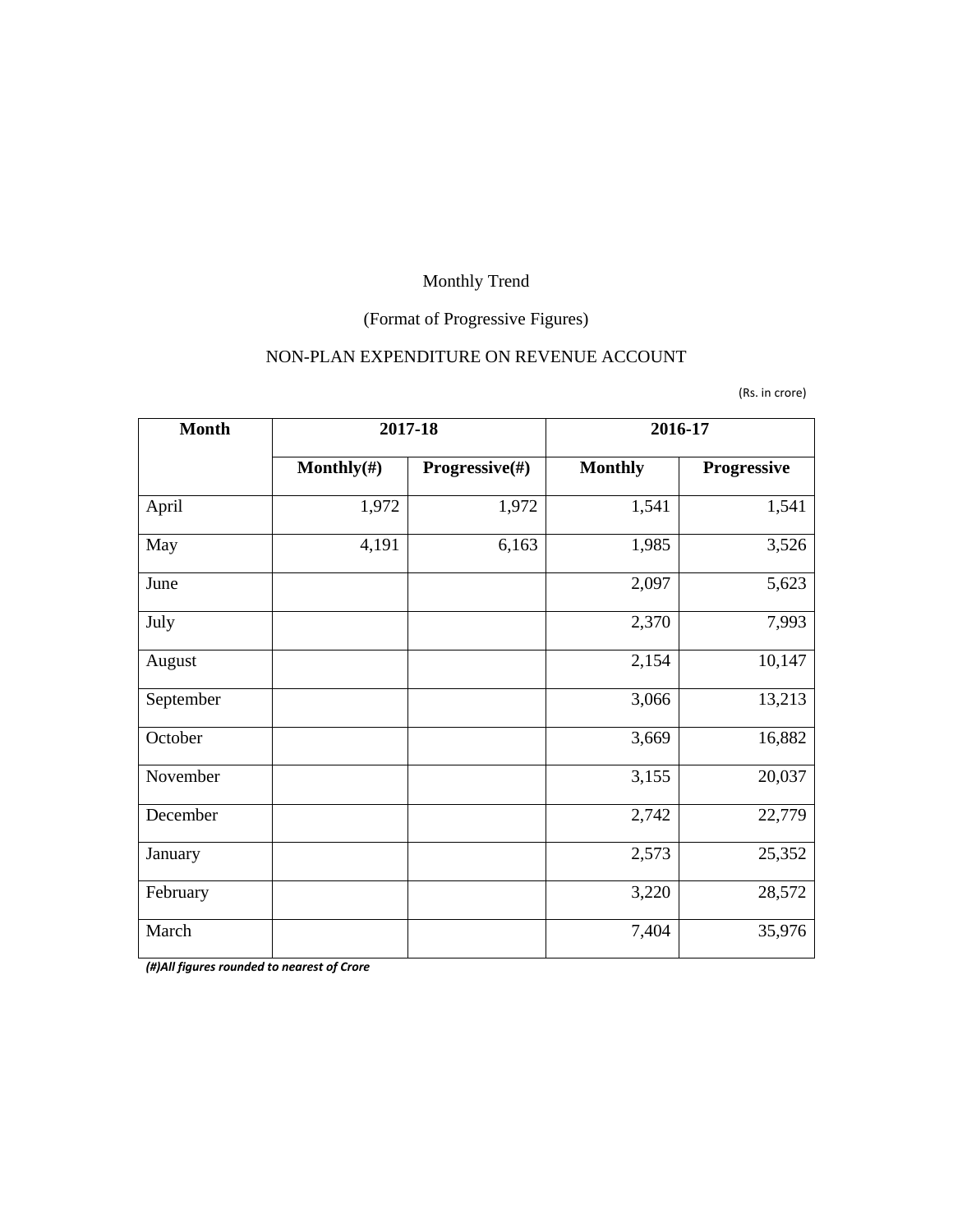# (Format of Progressive Figures)

#### NON-PLAN EXPENDITURE ON INTEREST PAYMENTS

(Rs. in crore)

| <b>Month</b> | 2017-18                  |                | 2016-17                  |             |
|--------------|--------------------------|----------------|--------------------------|-------------|
|              | Monthly $(\#)$           | Progressive(#) | <b>Monthly</b>           | Progressive |
| April        | $\overline{\phantom{a}}$ |                | $\overline{\phantom{0}}$ |             |
| May          | 1,580                    | 1,580          | 138                      | 138         |
| June         |                          |                | 273                      | 411         |
| July         |                          |                | 98                       | 509         |
| August       |                          |                | 01                       | 510         |
| September    |                          |                | 642                      | 1,152       |
| October      |                          |                | 387                      | 1,539       |
| November     |                          |                | 137                      | 1,676       |
| December     |                          |                | 140                      | 1,816       |
| January      |                          |                | 253                      | 2,069       |
| February     |                          |                | 397                      | 2,466       |
| March        |                          |                | 233                      | 2,699       |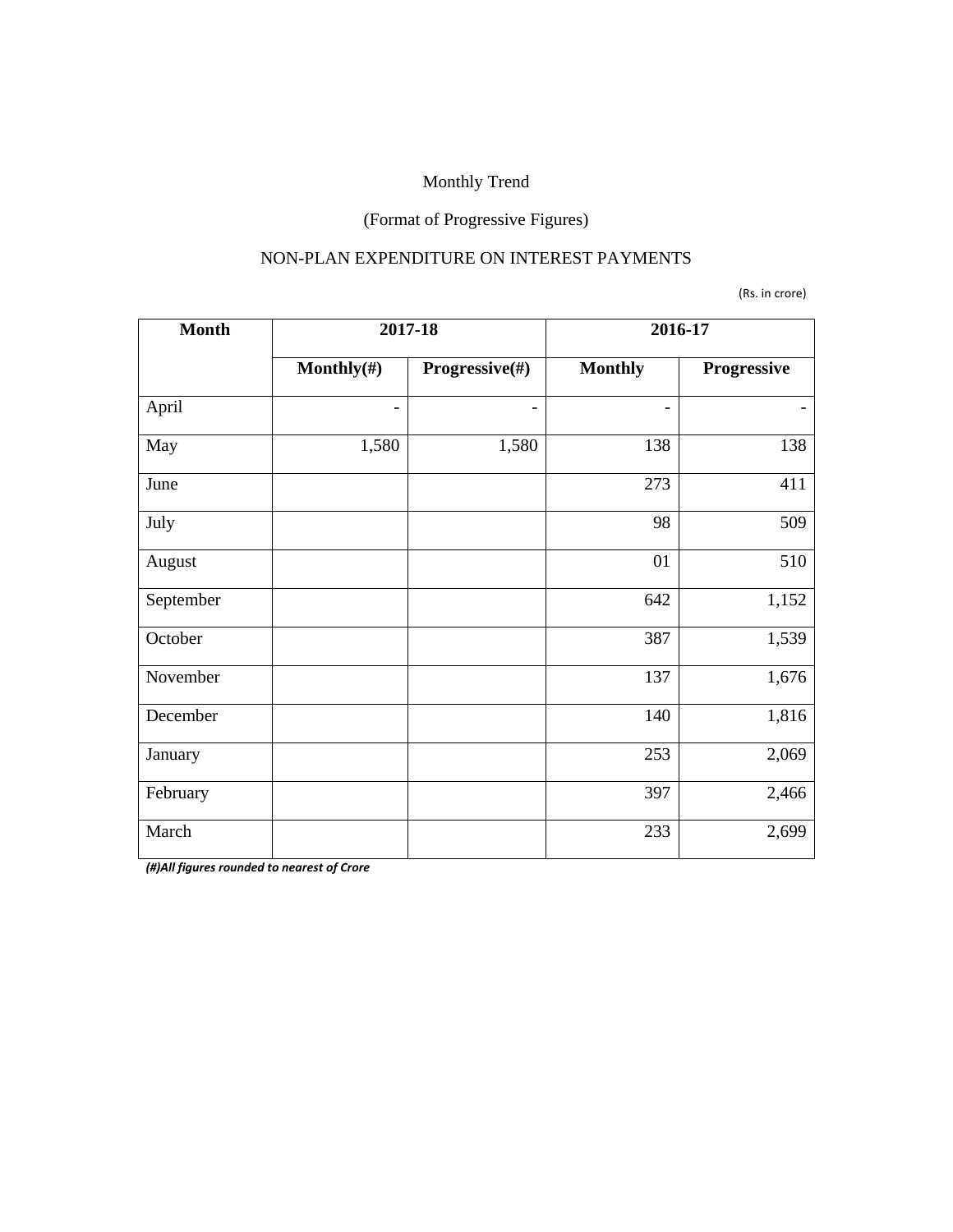# (Format of Progressive Figures)

#### NON-PLAN EXPENDITURE ON CAPITAL ACCOUNT

(Rs. in crore)

| <b>Month</b> | 2017-18        |                | 2016-17        |             |
|--------------|----------------|----------------|----------------|-------------|
|              | Monthly $(\#)$ | Progressive(#) | <b>Monthly</b> | Progressive |
| April        | 48             | 48             | 07             | 07          |
| May          | 19             | 67             | 04             | 11          |
| June         |                |                | 34             | 45          |
| July         |                |                | 49             | 94          |
| August       |                |                | 75             | 169         |
| September    |                |                | 25             | 194         |
| October      |                |                | 126            | 320         |
| November     |                |                | 34             | 354         |
| December     |                |                | 10             | 364         |
| January      |                |                | 20             | 384         |
| February     |                |                | 88             | 472         |
| March        |                |                | 320            | 792         |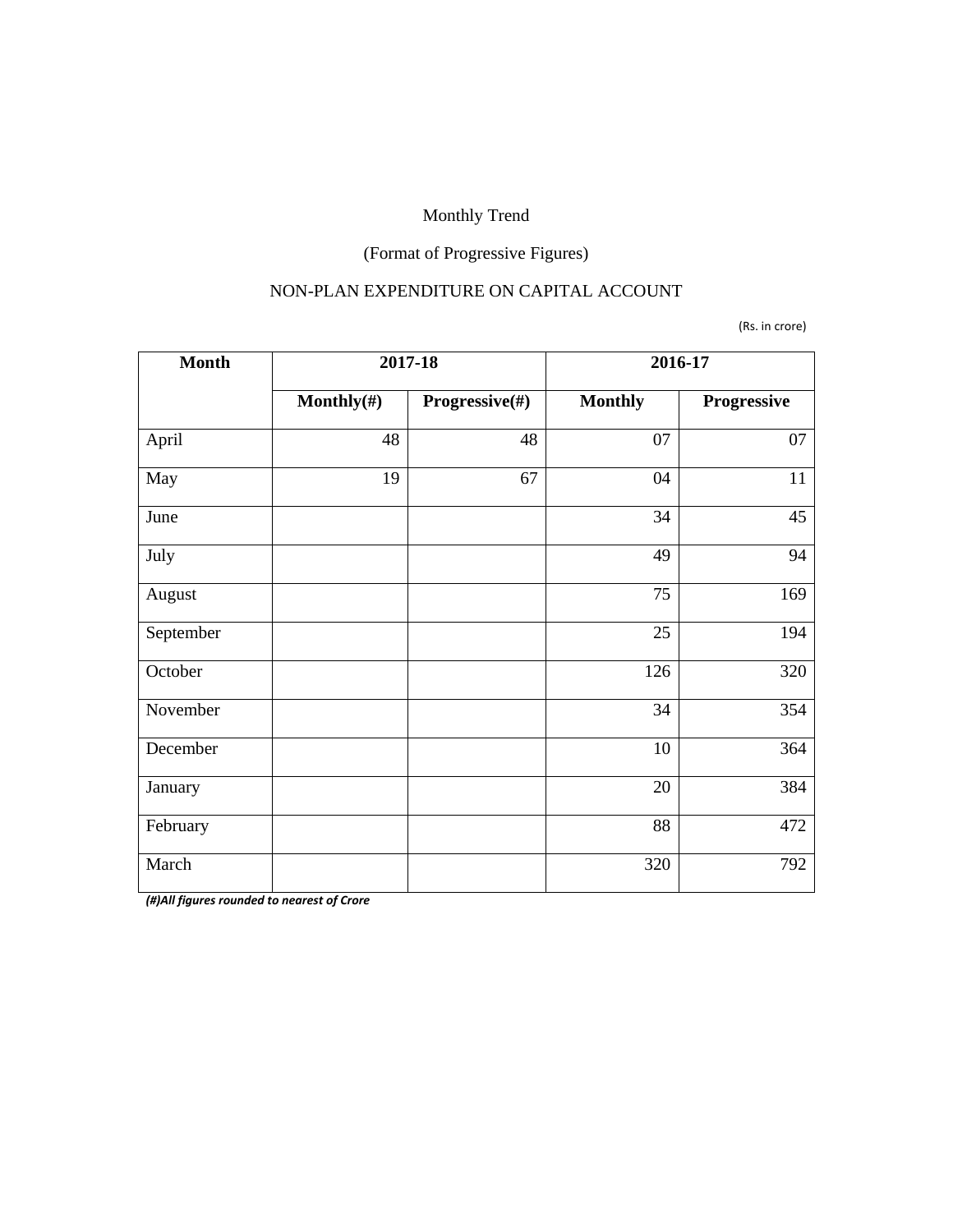# (Format of Progressive Figures)

#### PLAN EXPENDITURE ON REVENUE ACCOUNT

(Rs. in crore)

| <b>Month</b> | 2017-18                  |                          |                | 2016-17     |
|--------------|--------------------------|--------------------------|----------------|-------------|
|              | Monthly $(\#)$           | Progressive(#)           | <b>Monthly</b> | Progressive |
| April        | $\overline{\phantom{a}}$ | $\overline{\phantom{0}}$ | 09             | 09          |
| May          | 40                       | 40                       | 319            | 328         |
| June         |                          |                          | 122            | 450         |
| July         |                          |                          | 273            | 723         |
| August       |                          |                          | 46             | 769         |
| September    |                          |                          | 54             | 823         |
| October      |                          |                          | 55             | 878         |
| November     |                          |                          | 118            | 996         |
| December     |                          |                          | 19             | 1,015       |
| January      |                          |                          | 40             | 1,055       |
| February     |                          |                          | 50             | 1,105       |
| March        |                          |                          | 223            | 1,328       |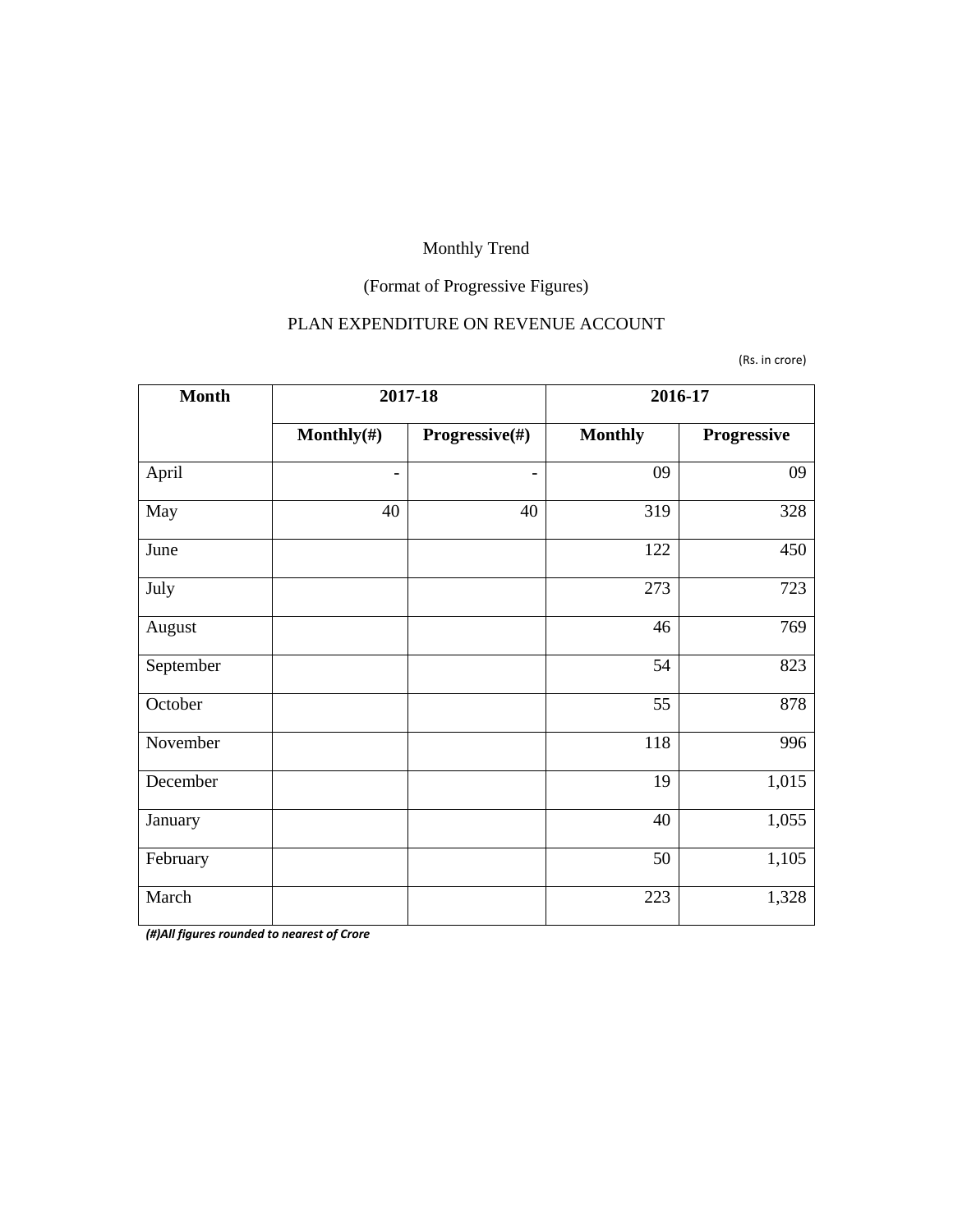# (Format of Progressive Figures)

#### PLAN EXPENDITURE ON CAPITAL ACCOUNT

#### (Rs. in crore)

| <b>Month</b> | 2017-18        |                | 2016-17        |             |
|--------------|----------------|----------------|----------------|-------------|
|              | Monthly $(\#)$ | Progressive(#) | <b>Monthly</b> | Progressive |
| April        | 132            | 132            | 25             | 25          |
| May          | 456            | 588            | 284            | 309         |
| June         |                |                | 336            | 645         |
| July         |                |                | 613            | 1,258       |
| August       |                |                | 194            | 1,452       |
| September    |                |                | 321            | 1,773       |
| October      |                |                | 297            | 2,070       |
| November     |                |                | 235            | 2,305       |
| December     |                |                | 486            | 2,791       |
| January      |                |                | 475            | 3,266       |
| February     |                |                | 641            | 3,907       |
| March        |                |                | 3,203          | 7,110       |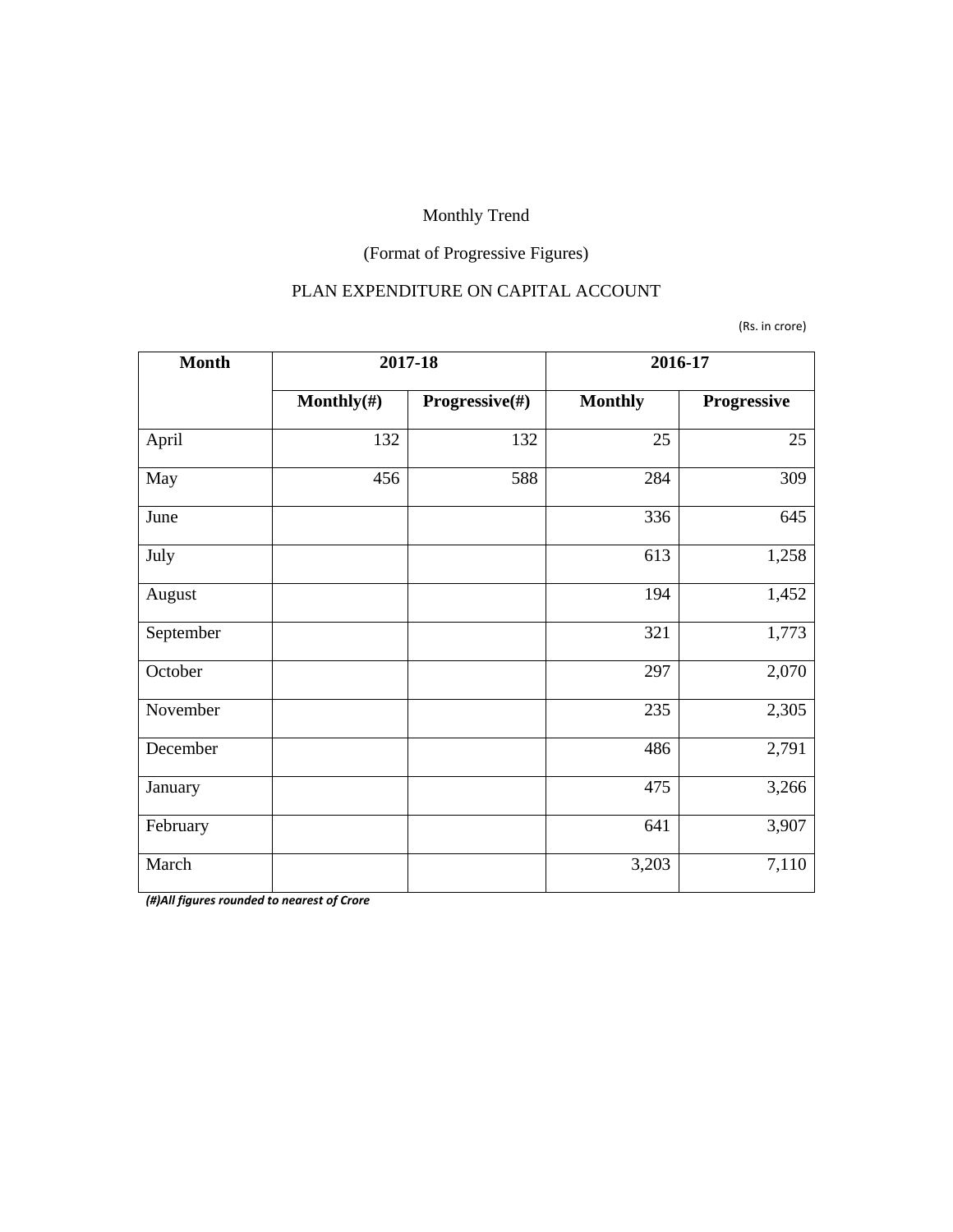# (Format of Progressive Figures)

#### TOTAL EXPENDITURE ON REVENUE ACCOUNT

(Rs. in crore)

| <b>Month</b> |                | 2017-18        | 2016-17        |                    |
|--------------|----------------|----------------|----------------|--------------------|
|              | Monthly $(\#)$ | Progressive(#) | <b>Monthly</b> | <b>Progressive</b> |
| April        | 1,972          | 1,972          | 1,550          | 1,550              |
| May          | 4,231          | 6,203          | 2,304          | 3,854              |
| June         |                |                | 2,219          | 6,073              |
| July         |                |                | 2,643          | 8,716              |
| August       |                |                | 2,200          | 10,916             |
| September    |                |                | 3,120          | 14,036             |
| October      |                |                | 3,724          | 17,760             |
| November     |                |                | 3,273          | 21,033             |
| December     |                |                | 2,761          | 23,794             |
| January      |                |                | 2,613          | 26,407             |
| February     |                |                | 3,270          | 29,677             |
| March        |                |                | 7,627          | 37,304             |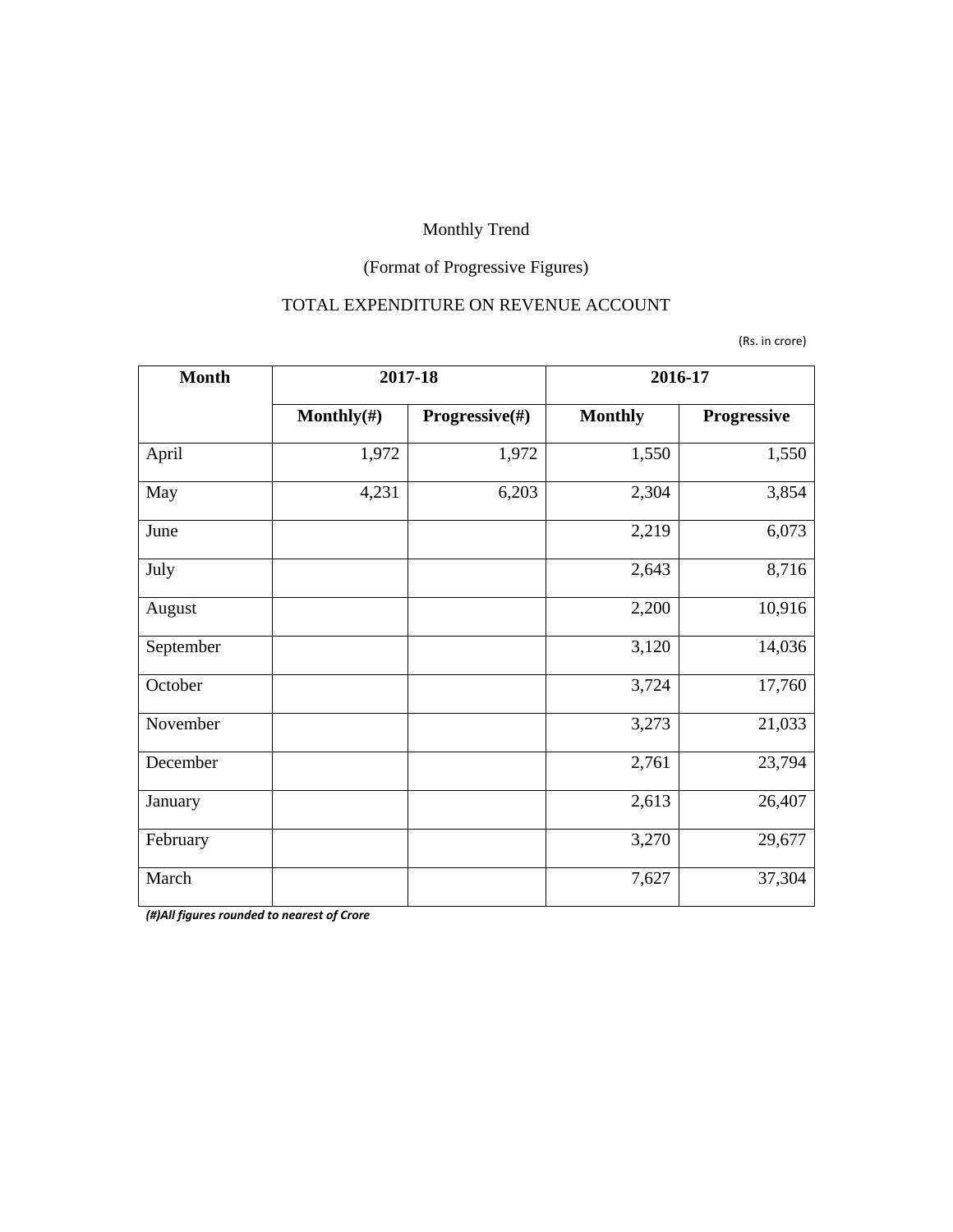# (Format of Progressive Figures)

#### TOTAL EXPENDITURE ON CAPITAL ACCOUNT

(Rs. in crore)

| <b>Month</b> | 2017-18    |                | 2016-17        |             |  |
|--------------|------------|----------------|----------------|-------------|--|
|              | Monthly(#) | Progressive(#) | <b>Monthly</b> | Progressive |  |
| April        | 180        | 180            | 32             | 32          |  |
| May          | 475        | 655            | 288            | 320         |  |
| June         |            |                | 370            | 690         |  |
| July         |            |                | 662            | 1,352       |  |
| August       |            |                | 269            | 1,621       |  |
| September    |            |                | 346            | 1,967       |  |
| October      |            |                | 423            | 2,390       |  |
| November     |            |                | 269            | 2,659       |  |
| December     |            |                | 496            | 3,155       |  |
| January      |            |                | 495            | 3,650       |  |
| February     |            |                | 729            | 4,379       |  |
| March        |            |                | 3,523          | 7,902       |  |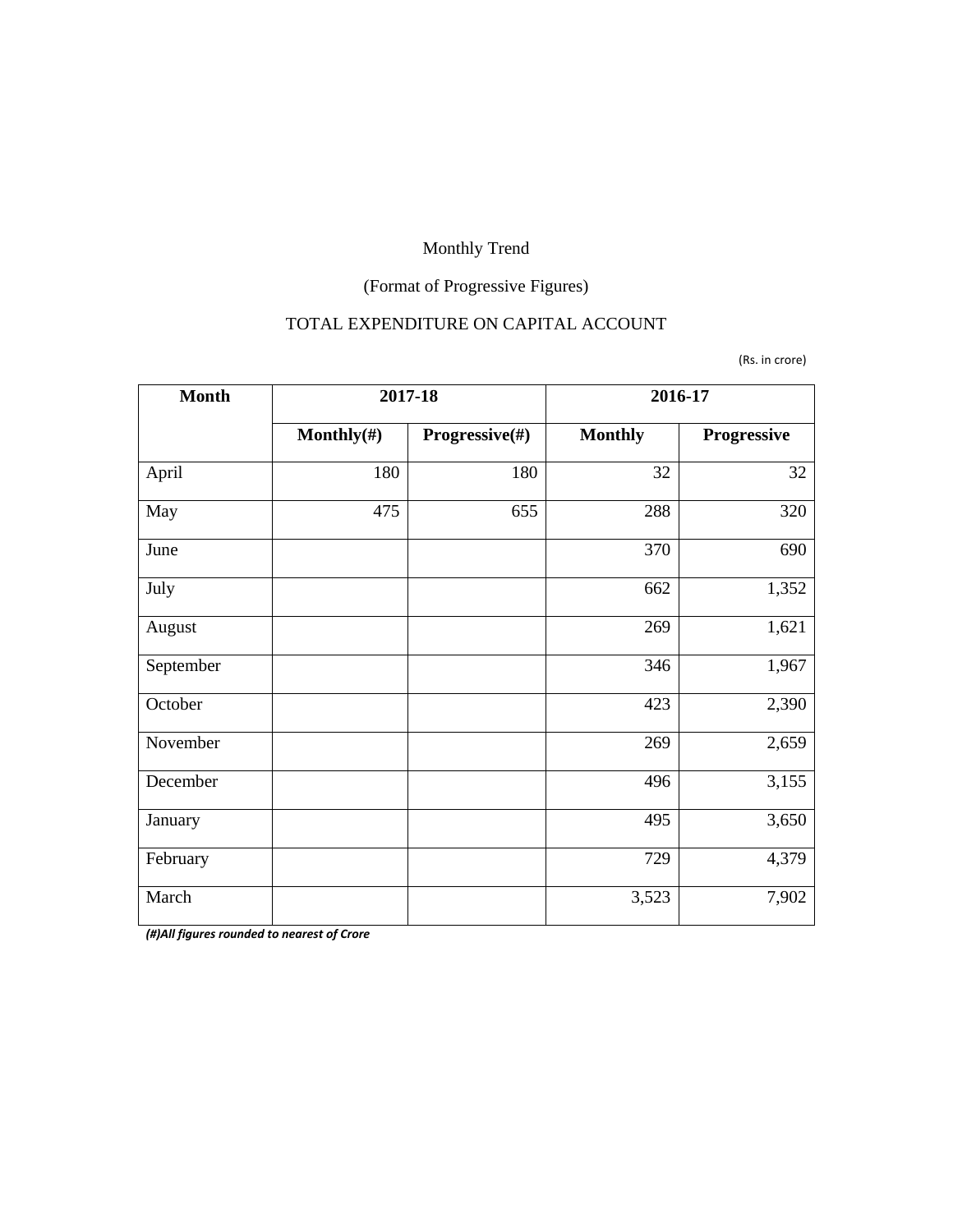# (Format of Progressive Figures)

#### LOANS AND ADVANCES DISBURSED

(Rs. in crore)

| <b>Month</b> |                          | 2017-18                  | 2016-17        |             |  |
|--------------|--------------------------|--------------------------|----------------|-------------|--|
|              | Monthly $(\#)$           | Progressive(#)           | <b>Monthly</b> | Progressive |  |
| April        | $\overline{\phantom{a}}$ | $\overline{\phantom{0}}$ | (a)            | (a)         |  |
| May          | $\overline{\phantom{a}}$ | -                        | 01             | 01          |  |
| June         |                          |                          | 03             | 04          |  |
| July         |                          |                          | 02             | 06          |  |
| August       |                          |                          | 01             | 07          |  |
| September    |                          |                          | 12             | 19          |  |
| October      |                          |                          | 03             | 22          |  |
| November     |                          |                          | 02             | 24          |  |
| December     |                          |                          | 13             | 37          |  |
| January      |                          |                          | 04             | 41          |  |
| February     |                          |                          | 08             | 49          |  |
| March        |                          |                          | 27             | 76          |  |

*(#)All figures rounded to nearest of Crore*

*(a) Rs. 0.10 crore only*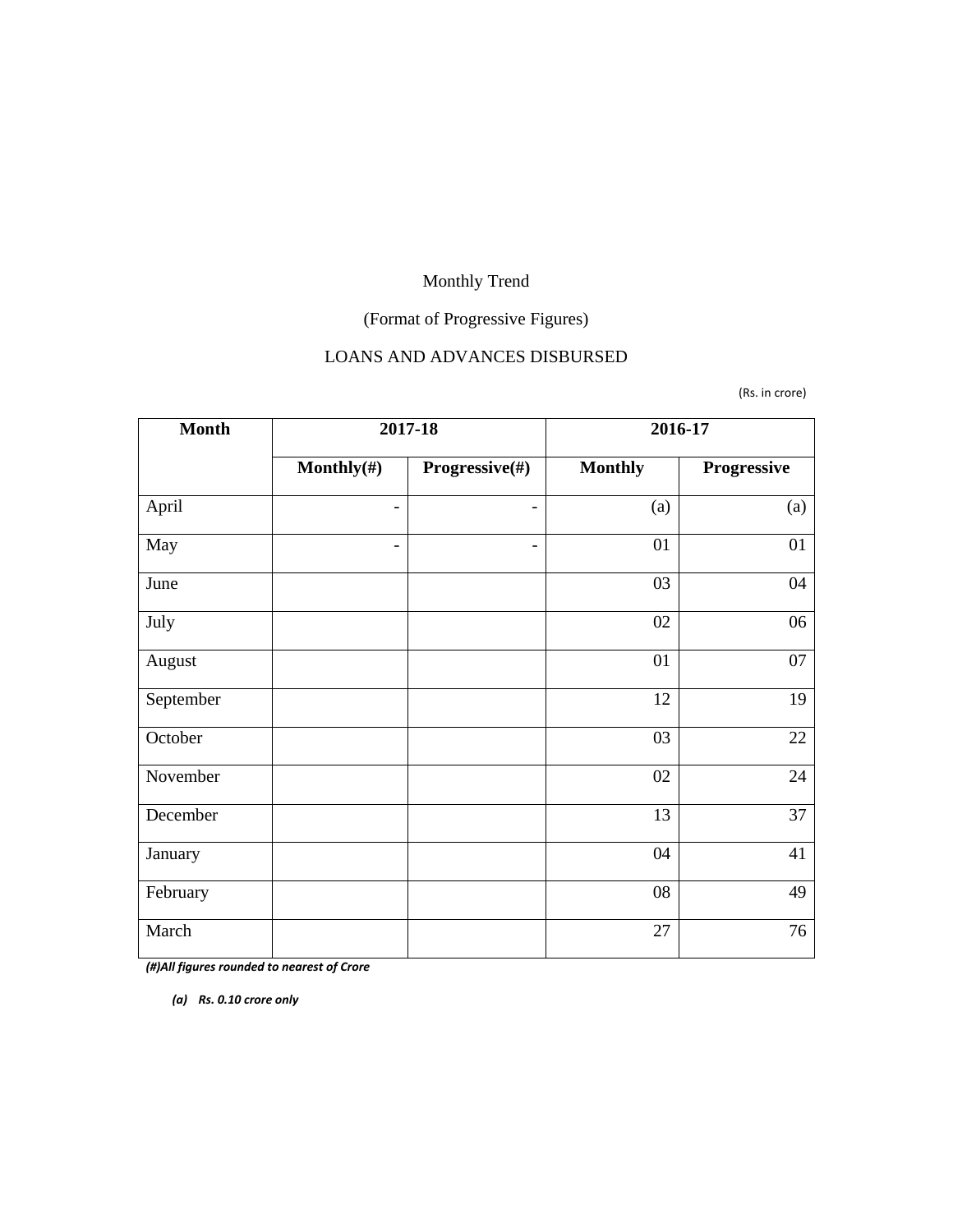# (Format of Progressive Figures)

#### REVENUE SURPLUS

(Rs. in crore)

| <b>Month</b> | 2017-18        |                | 2016-17        |             |  |
|--------------|----------------|----------------|----------------|-------------|--|
|              | Monthly $(\#)$ | Progressive(#) | <b>Monthly</b> | Progressive |  |
| April        | $(-)443$       | $(-)443$       | $(-)346$       | $(-)346$    |  |
| May          | $(-)256$       | $(-)699$       | 1,200          | $(+)854$    |  |
| June         |                |                | 890            | $(+)1,744$  |  |
| July         |                |                | 262            | 2,006       |  |
| August       |                |                | $(-)1,717$     | 289         |  |
| September    |                |                | 1,882          | 2,171       |  |
| October      |                |                | $(-)487$       | 1,684       |  |
| November     |                |                | $(-)441$       | 1,243       |  |
| December     |                |                | 758            | 2,001       |  |
| January      |                |                | 1,546          | 3,547       |  |
| February     |                |                | $(-)103$       | 3,444       |  |
| March        |                |                | $(-)3,149$     | 295         |  |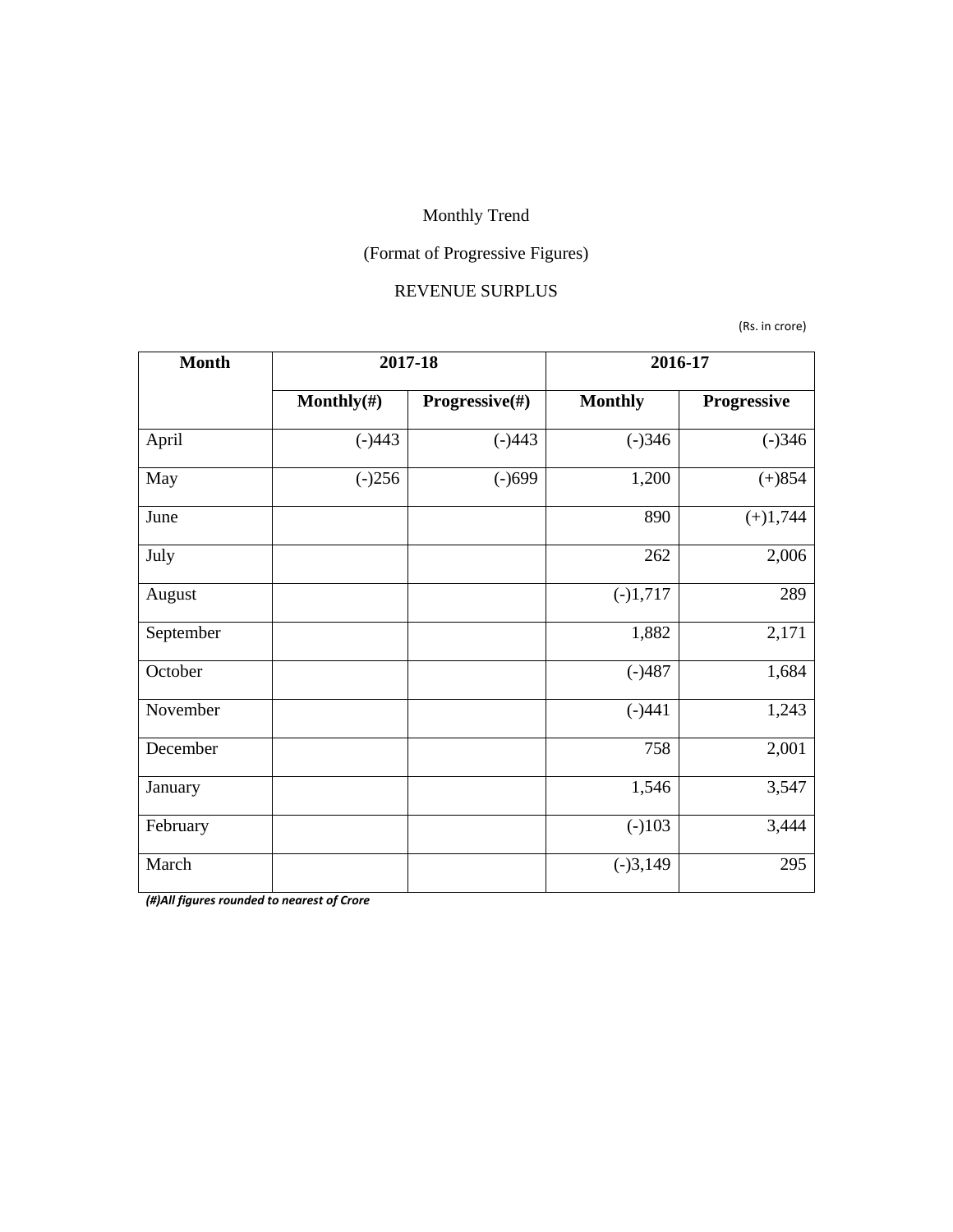# (Format of Progressive Figures)

#### FISCAL DEFICIT

(Rs. in crore)

| <b>Month</b> | 2017-18        |                | 2016-17        |             |  |
|--------------|----------------|----------------|----------------|-------------|--|
|              | Monthly $(\#)$ | Progressive(#) | <b>Monthly</b> | Progressive |  |
| April        | 443            | 443            | 376            | 376         |  |
| May          | 911            | 1,354          | $(-)911$       | $(-)535$    |  |
| June         |                |                | $(-)518$       | $(-)1,053$  |  |
| July         |                |                | 389            | $(-)664$    |  |
| August       |                |                | 1,987          | 1,323       |  |
| September    |                |                | $(-)1,524$     | $(-)201$    |  |
| October      |                |                | 913            | 712         |  |
| November     |                |                | 712            | 1,424       |  |
| December     |                |                | $(-)249$       | 1,175       |  |
| January      |                |                | $(-)1,048$     | 127         |  |
| February     |                |                | 840            | 967         |  |
| March        |                |                | 6,697          | 7,664       |  |